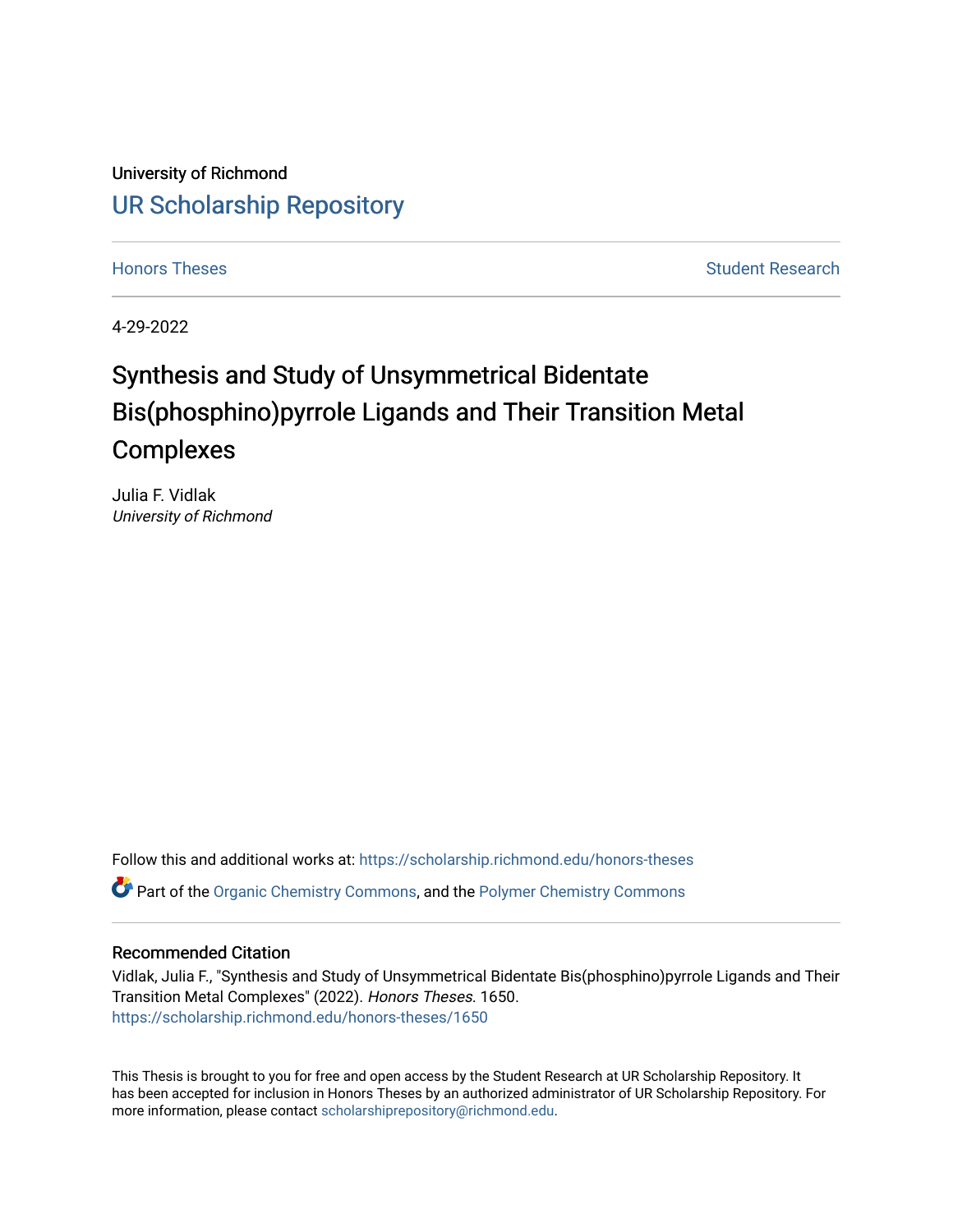# Synthesis and Study of Unsymmetrical Bidentate Bis(phosphino)pyrrole Ligands and Their Transition Metal Complexes

by

Julia F. Vidlak

Honors Thesis

Submitted to:

Chemistry Department University of Richmond Richmond, VA

April 29, 2022

Advisor: Dr. Miles Johnson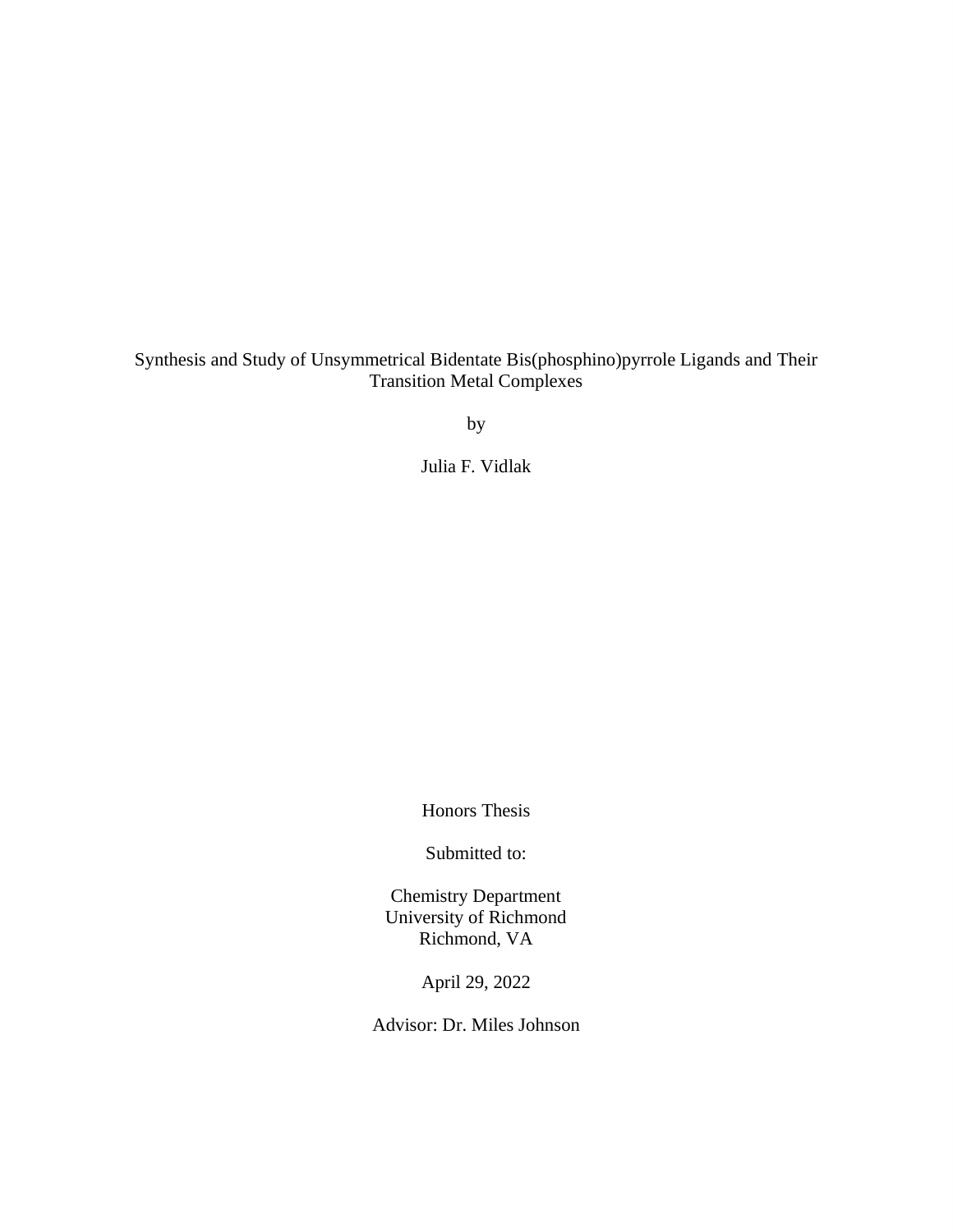# **Abstract**

Our laboratory has reported the synthesis and characterization of a broad library of unsymmetrical bidentate bis(phosphino)pyrrole (BPP) ancillary ligands for use in nickel-catalyzed cross-coupling reactions. The electronic and steric properties of nickel complexes bearing these ligands are examined, and our data support the hypothesis that these ligands produce nickel complexes with electron-deficient metal centers. The syntheses of (BPP)Ni(*o*-tolyl)Cl precatalysts for utilization in nickel-catalyzed Buchwald-Hartwig Amination are described, and preliminary reactivity studies reveal that (BPP)Ni(*o*-tolyl)Cl precatalysts are effective in promoting C–N cross-coupling reactions. Finally, we report steric measurements and electronic properties obtained from computed (BPP)NiCl<sup>2</sup> and (BPP)Ni(CO)2 complexes, respectively. Additional reactivity studies to correlate changes in ancillary ligand characteristics with success in nickel catalysis are underway.

# **Introduction**

Transition metal catalyzed cross-coupling reactions have led to major breakthroughs in synthetic chemistry.<sup>1</sup> With the aid of a metal catalyst, cross-coupling reactions form C–C, C–O, and C–N bonds with a variety of starting materials at high yields and purities. Buchwald-Hartwig Amination (BHA) is arguably one of the most successful metal-catalyzed cross-coupling reactions. This palladium mediated reaction couples aryl halides with amines and was developed simultaneously in the Buchwald and Hartwig laboratories in 1995.<sup>2,3</sup> Since its development, BHA has become the 11<sup>th</sup> most frequently used reaction in medicinal chemistry and has broad applications to the fields of process chemistry and materials science.4,5

Metal-catalyzed transformations have traditionally utilized metals such as palladium, rhodium, ruthenium, and iridium as catalysts. However, the cost, toxicity, and low relative abundance<sup>6</sup> of these precious metals have pushed the synthetic community to develop equally effective catalysts with earth-abundant metals.<sup>7</sup> One candidate that has become increasingly popular for use in BHA is nickel. In comparison to palladium, which is traditionally utilized in BHA, nickel is cheaper and has a significantly lower environmental impact. While increased research focused on nickel catalysis has improved the metal's performance in C–N cross-coupling, harnessing the reactivity of nickel can be challenging. In comparison to palladium, nickel is known to occupy a larger range of oxidation states  $(0 \text{ to } +4)$ , therefore increasing the complexity of possible mechanistic pathways.<sup>8</sup> While the formation of Ni(I) and Ni(III) species through single electron transfer (SET) pathways could potentially increase the scope of products formed in cross-coupling, these species can also inhibit two electron transfer mechanisms such as those involved in BHA.<sup>9, 10</sup>

The key to the development of nickel-catalyzed amination reactions is in the rational design of ligands designed specifically for nickel. Despite the presented challenges associated with the reactivity of nickel, researchers have generally studied nickel catalysis with ligands that have been successful for palladium cross-coupling with varying amounts of success. While ligands such as  $BINAP<sup>11</sup>$  and dppf<sup>12</sup> can mediate nickel-catalyzed BHA, the classic monodentate dialkylbiaryl phosphines developed in the Buchwald laboratory for palladium-catalyzed BHA do not work for nickel. <sup>13</sup> From recent studies of nickel-catalyzed BHA, notably the work of Stradiotto and coworkers, it is evident that the rational design of ancillary ligands for nickel is essential for improving nickel catalysts.<sup>14-18</sup> Specifically, designing electron-deficient ligands that can promote rate-limiting reductive elimination in addition to studies that interrogate how the individual steric and electronic properties of ancillary ligands promote or hinder catalytic performance will allow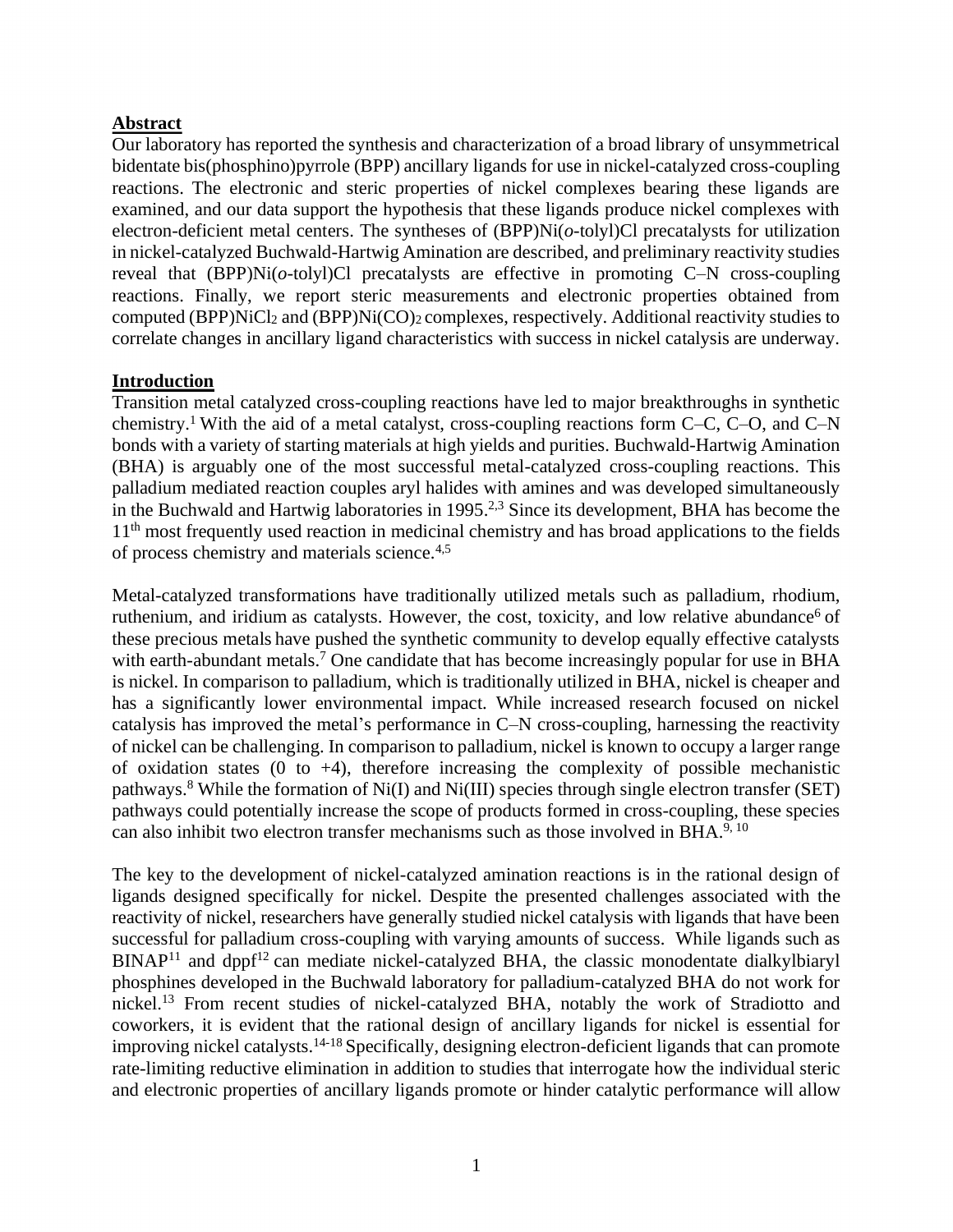for the improvement of nickel catalysts and a greater understanding of the elementary steps involved in Ni(0)/Ni(II) and Ni(I)/Ni(III) mechanistic pathways.

Given the results of these previous studies and a lack of sustainable synthetic routes for the synthesis of bisphophines, our laboratory sought to design a diverse library of electron-deficient ligands that could be synthesized with accessible starting materials for use in nickel-catalyzed BHA. Herein, we report the modular synthesis of unsymmetrical bidentate bis(phosphino)pyrrole ligands (BPP) and their nickel complexes, a comparative study of the steric and electronic properties of nickel BPP complexes, and evidence that precatalysts coordinated with BPP ligands can promote C–N cross-coupling reactions. In addition, Density Functional Theory (DFT) studies of modeled nickel BPP complexes are discussed.

# **Results and Discussion**

# Ligand Library Synthesis

Advantages **Modular** 

materials

Following the synthetic procedure outlined by Tonks and coworkers,  $19$  2diphenyl(phosphino)pyrrolide was prepared as shown (Figure 1). The steps leading to the synthesis of 2-diphenyl(phosphino)pyrrole produce a mixture of species, including products resulting from the addition of diphenylphosphine to the 1 and 3 position of pyrrole. These species are easily separated by column chromatography with the desired product being obtained by crystallization. Treating 2-diphenyl(phosphino)pyrrole with 1.6 equiv. of nBuLi in hexanes followed by filtration affords lithium 2-diphenyl(phosphino)pyrrolide at approximately 70-90% yield.



**Figure 1.** Ligand library synthesis.

Stirring lithium pyrrolide with a chlorophosphine in diethyl ether followed by crystallization generates the desired bidentate bis(phosphino)pyrrole ligand. From this synthetic procedure, ten ligands with varying steric and electronic properties were accessed in moderate to excellent yield (Figure 1). This ligand library includes sterically hindered ligands  $L10$  ( $R =$  Mesityl) and  $L9$  ( $R =$ *o*-tolyl), in addition to electron-deficient ligands including  $LT (R = p-CF_3)$  and the phosphoramidites **L4** and **L5**.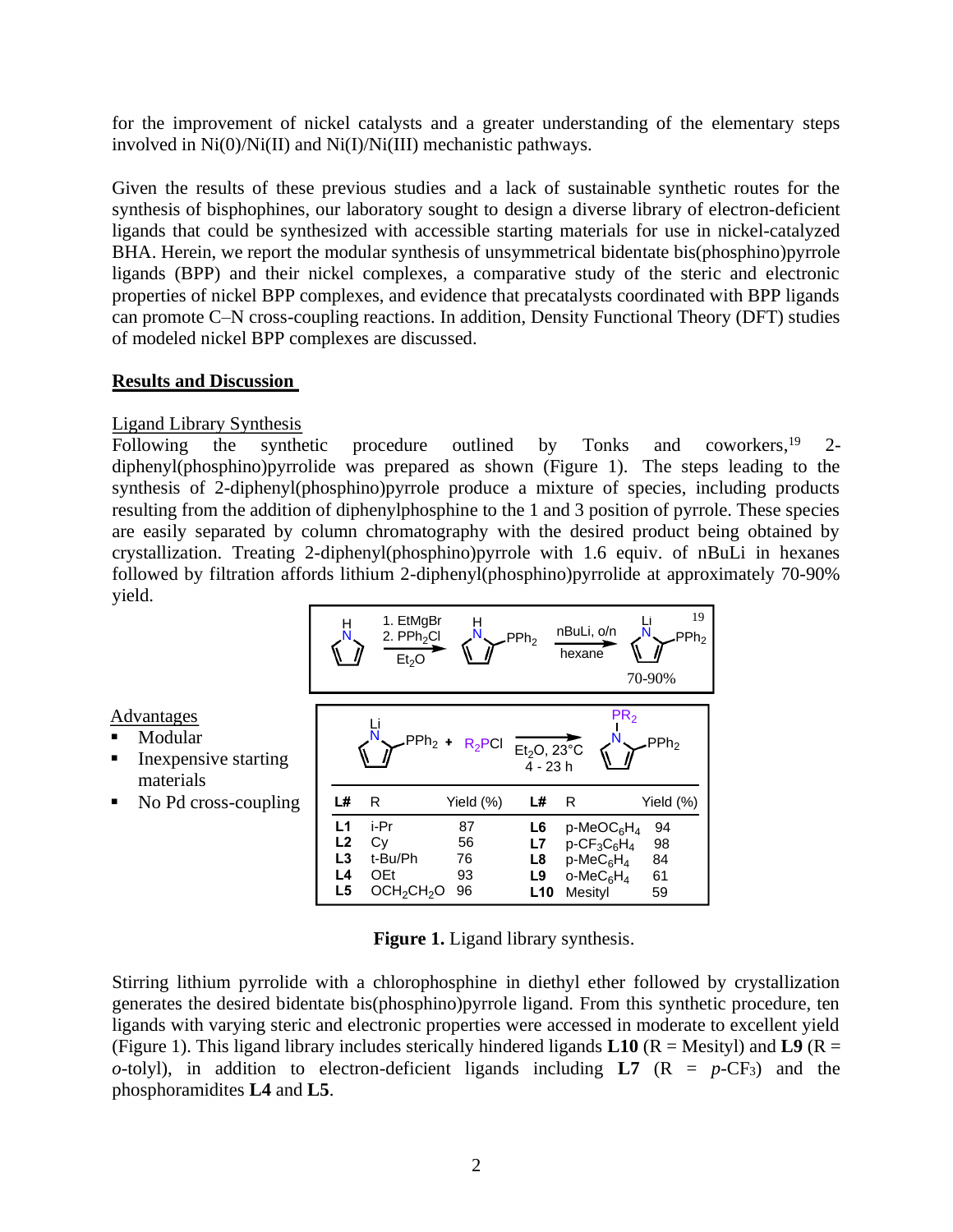#### Comparative Studies

Following the synthesis of the ligand library, a comparative study of BPP ligands with their phenylene analogs was performed to investigate the steric and electronic profiles of BPP ligands relative to ligands that are widely used in cross-coupling reactions. Aryl phosphine derivatives such as dialkylbiaryl phosphines, DalPhos, and ferrocene derivatives are frequently utilized in C–

N cross-coupling reactions.<sup>13</sup> Therefore, the phenylene analog of **L1**, **L11**, was prepared from the literature precedent<sup>20</sup> for utilization in the following comparative studies (Figure 2). We hypothesized that nickel complexes derived from **L1** would be electron-deficient relative to their phenylene congeners due to incorporation of electron withdrawing nitrogen into the bidentate phosphine backbone.



**Figure 2. L1** and **L11**.

# *Synthesis of NiCl<sup>2</sup> and Ni(CO)<sup>2</sup> Complexes*

NiCl<sub>2</sub> and Ni(CO)<sub>2</sub> complexes derived from **L1** and **L11** were synthesized for utilization in the comparative study (Figure 3). X-ray quality crystals of the NiCl<sub>2</sub> complexes were obtained by DCM/pentane layering (Figure 4).



**Figure 3.** Synthesis of NiCl<sup>2</sup> and Ni(CO)<sup>2</sup> complexes with **L1** and **L11**.

## *Steric Parameters*

Comparison of the crystal structures obtained from the two nickel dichloride complexes reveals similar steric profiles for both complexes (Table 1). A 1.131° difference in bite angle exists between the pyrrole and phenylene linkers, and the complexes have a 0.7% difference in percent buried volume. Percent buried volume measures the amount of volume a ligand occupies within a sphere of a given radius.<sup>21</sup> Analysis of the steric maps produced by the SambVca program shows similar regions of relative steric bulk for the two complexes (Figure 4).

Further inspection of the NiCl<sub>2</sub> crystal structures reveals information related to the trans influence of the two complexes, specifically through analysis of the Ni–Cl bond trans to Pi-Pr2 (Table 1). In the solid state, this bond is  $0.03 \text{ Å}$  shorter for  $(L1)$ NiCl<sub>2</sub> in comparison to the analogous bond in the  $(L11)$ NiCl<sub>2</sub> complex. Since Pi-Pr<sub>2</sub> is directly bound to the pyrrolyl nitrogen, the observed difference reveals that the pyrrolyl nitrogen is likely weakening the trans influence of the Pi-Pr<sup>2</sup> donor. As a result, BPP ligands could serve as a tool for researchers interested in modifying the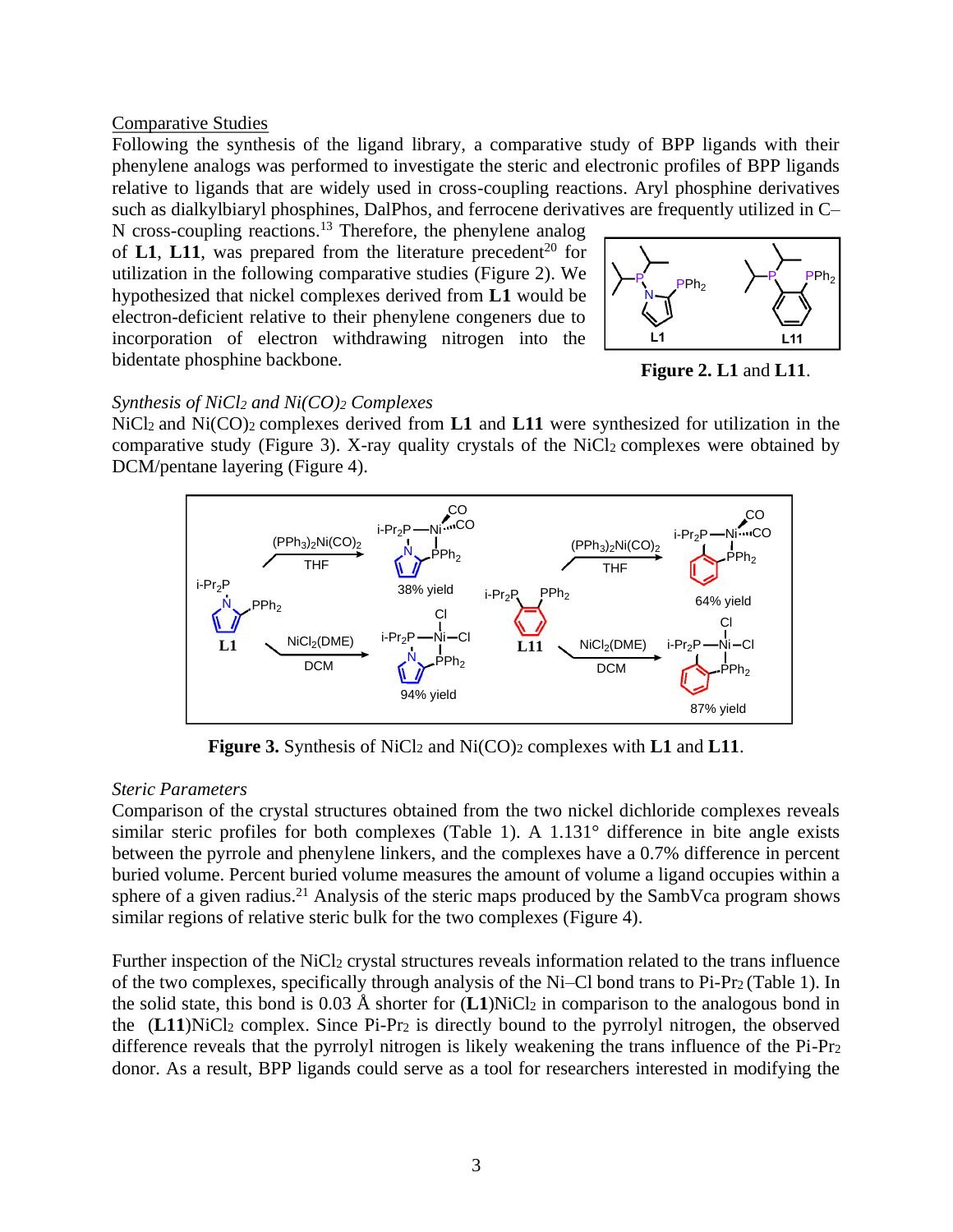trans influence of bidentate phosphine ligands while retaining a similar steric profile to phenylenebased phosphine ligands.



**Figure 4.** Crystal structures and steric maps of (L1)NiCl<sub>2</sub> and (L11)NiCl<sub>2</sub>. Ellipsoids are shown at 50% probability. Hydrogens and solvent molecules are excluded for clarity.

|                                           | $(L1)$ NiCl <sub>2</sub> | $(L11)$ NiCl <sub>2</sub> |
|-------------------------------------------|--------------------------|---------------------------|
| Bite angle $(X = C)$                      | $89.66(3)$ °             | 88.53(2)°                 |
| $\%$ V <sub>bur</sub>                     | 54.5%                    | 55.2%                     |
| $Ni-Pi-Pr2$                               | $2.1382(8)$ Å            | $2.1585(4)$ Å             |
| $Ni-PPh2$                                 | $2.1418(7)$ Å            | $2.1348(4)$ Å             |
| $\vert$ Ni–Cl trans to Pi-Pr <sub>2</sub> | $2.1880(7)$ Å            | $2.2190(4)$ Å             |
| $\vert$ Ni–Cl trans to PP $h_2$           | $2.2024(8)$ Å            | $2.1949(4)$ Å             |

**Table 1.** Measured steric properties of (L1)NiCl<sub>2</sub> and (L11)NiCl<sub>2</sub>.

# *Electronic Properties*

The electronic properties of the NiCl<sub>2</sub> complexes were obtained and compared, including HOMO-LUMO gap energy with UV-Vis spectroscopy and reduction potential with cyclic voltammetry. The CO stretching frequencies of the Ni(CO)<sub>2</sub> complexes were measured with IR spectroscopy. The results of these studies are summarized in Table 2.

|                                                         | $(L1)$ Ni $X_2$             | $(L11)$ Ni $X_2$            |
|---------------------------------------------------------|-----------------------------|-----------------------------|
| $v_{\text{max}}(X = C)$                                 | $456 \text{ nm}$            | 454 nm                      |
| Ered (vs. $\overline{Fc^{+/0}}$ ) $(X = \overline{CI})$ | $-1.6V$                     | $-1.7 V$                    |
| $v_{CO}$ (X = CO)                                       | 1996, 1934 cm <sup>-1</sup> | 1986, 1924 cm <sup>-1</sup> |

**Table 2.** Measured electronic properties of (**L1**)NiCl2, (**L11**)NiCl2, (**L1**)Ni(CO)<sup>2</sup> and (**L11**)Ni(CO)2.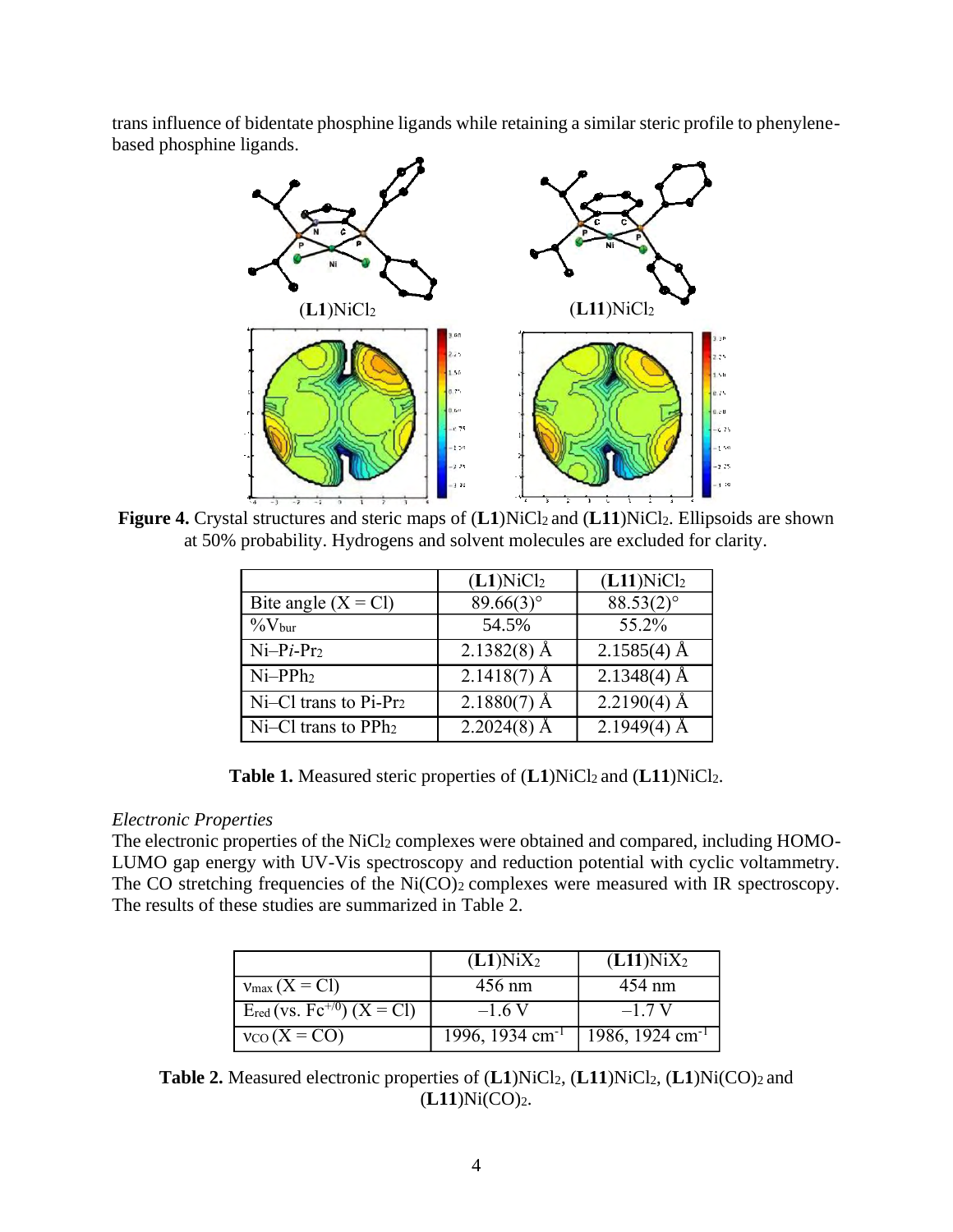(**L1**)NiCl<sup>2</sup> was found to be reduced at a potential 0.1 V more positive in comparison to the phenylene complex. In agreement with our hypothesis, this difference suggests that Ni(BPP) complexes are more electron-deficient than their phenylene analogs, as  $(L1)$ NiCl<sub>2</sub> was more easily reduced in comparison to  $(L11)$ NiCl<sub>2</sub>. The CO stretching frequencies of the Ni $(CO)$ <sub>2</sub> complexes further corroborate the electron deficiency of Ni(BPP) complexes relative to their phenylene congeners.  $\Delta v_{\text{CO}}$  was found to be 10 cm<sup>-1</sup> higher for  $(L1)$ Ni $(CO)$ <sub>2</sub> in comparison to  $(L11)$ Ni $(CO)$ <sub>2</sub>. This result indicates that there is less back-bonding between the nickel center and the CO ligands for  $(L1)Ni(CO)$ <sub>2</sub> resulting in a comparatively higher carbonyl stretching frequency. Lastly, the difference in ligand backbone does not significantly perturb the HOMO-LUMO gap, with  $\Delta v_{\text{max}} =$ 2 nm.

#### *Summary of Comparative Studies*

The comparative studies reveal that Ni(BPP) complexes retain similar steric profiles in comparison to their phenylene congeners with attenuated electron donation. As a result, cross-coupling reactions with a rate-limiting reductive elimination step, including nickel-catalyzed BHA, could benefit from the use of these electron-deficient ligands.<sup>14-18</sup> These results prompted us to test the reactivity of **L1** in BHA.

#### Synthesis of **L1**Ni(*o*-tolyl)Cl Complex **C1** and Reactivity in Buchwald-Hartwig Amination

Following the general synthetic procedure outlined by Doyle and coworkers, <sup>22</sup> **L1**Ni(*o*-tolyl)Cl complex **C1** was synthesized from the precursor complex (TMEDA)Ni(*o*-tolyl)Cl (Figure 5). Crystallization with DCM/pentane layering afforded the desired analytically pure complex and crystals for X-ray diffraction. **C1** was utilized to test the general reactivity of pyrrole ligands. The reaction coupling 4-chlorobenzonitrile with furfurylamine was selected for this purpose, as this C– N coupling reaction is heavily benchmarked in the literature.<sup>23-27</sup> Performing this reaction in triplicate with 5 mol % catalyst loading of C1 at 25 °C generated the coupled product at a 71  $\pm$  2% yield (average of three runs). Increasing the temperature to 40 °C resulted in complete conversion to product. These results indicate that BPP ligands can perform a challenging cross-coupling reaction with comparable results to several established ligands with more elaborate synthetic protocols.23-27 The results of the above syntheses and studies of unsymmetrical bidentate bis(phosphino)pyrrole ligands were reported by our laboratory in 2020.<sup>28</sup>



**Figure 5.** Synthesis of **C1** and reactivity in BHA. Crystal structure of **C1**. Ellipsoids are shown at 50% probability. Hydrogens and solvent molecules are excluded for clarity.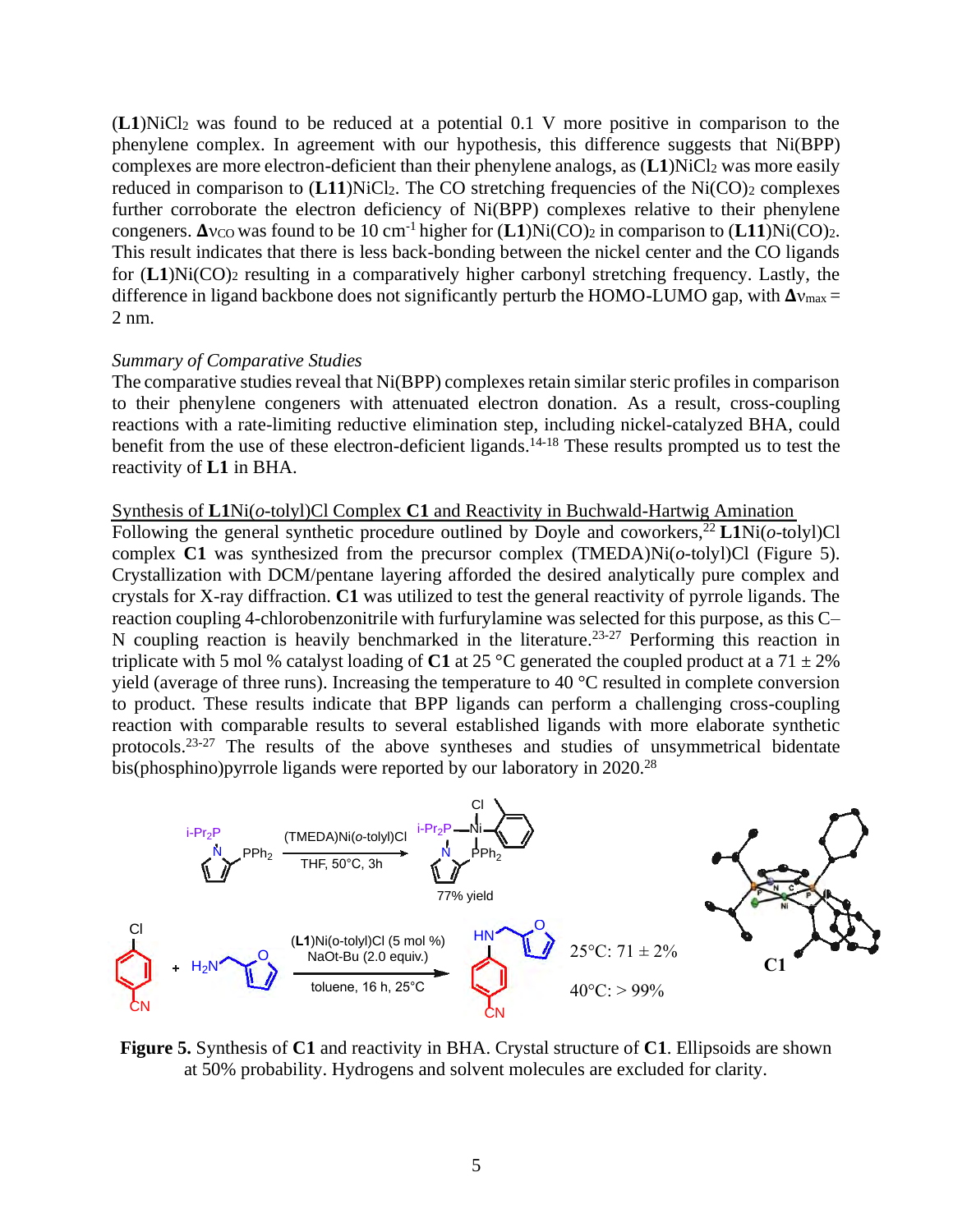#### Synthesis of **L#**Ni(*o*-tolyl)Cl Complexes

Following the synthesis of **C1**, the synthetic procedures of several precatalysts derived from additional ligands in the ligand library have been established through small scale reactions monitored by NMR. The general procedure for these reactions involves treating a THF/*d6*-benzene solution of 0.025 mmol ligand with 1 equiv. (TMEDA)Ni(*o*-tolyl)Cl in a J. Young tube and then observing the reaction progress by NMR. Figure 6 shows how a typical reaction is monitored by <sup>31</sup>P NMR using **L3** as a model. Preliminary yields and reaction conditions are presented in Table 3. Several complexes required temperatures up to 50 °C over extended periods of time to reach completion, while other complexes were successfully formed at room temperature including **C6** and **C7**.

Due to our initial observation that **C1** is air-stable, all work-up procedures were initially performed open to air. These first syntheses revealed that several (BPP)Ni(*o*-tolyl)Cl precatalysts, including **C7**, **C8**, and **C10**, are air sensitive while precatalysts derived from **C2**, **C3**, and **C6** are air-stable as evidenced by indications of decomposition or lack thereof in the NMR spectra. In addition to variability in air-sensitivity, several complexes exist as mixtures of isomers, as the chlorine and *o*tolyl ligands can interchange positions. The isomers are observed as two sets of doublets in the  $^{31}P$ NMR spectra (Figure 6, expanded region on right). Crystal structures were obtained for **C2**, **C3**, and **C6** (Figure 7).



| Figure 6. <sup>31</sup> P NMR of small scale (0.025 mmol) reaction of L3 with (TMEDA)Ni( $o$ -tolyl)Cl. |  |  |
|---------------------------------------------------------------------------------------------------------|--|--|
|---------------------------------------------------------------------------------------------------------|--|--|

| Complex (BPP)                        | Time   | Temperature                | Yield      | Approx.             | Air-stable? |
|--------------------------------------|--------|----------------------------|------------|---------------------|-------------|
| Ligand)                              |        |                            |            | <b>Isomer Ratio</b> |             |
| C2(Cy)                               | O/n    | $50^{\circ}$ C             | 93%        | $\blacksquare$      |             |
| $C3(t-Bu/Ph)$                        | 3 hrs  | $50^{\circ}$ C             | 81%        | 1:5                 | v           |
| $\overline{\text{C6}(p\text{-MeO})}$ | 2 hrs  | rt                         | 78%        | 1:2                 |             |
| $\overline{C7(p-CF_3)}$              | 2 hrs  | rt                         | <b>TBD</b> |                     |             |
| $C8(p-Me)$                           | hr     | $50^{\circ}$ C             | <b>TBD</b> | l:2                 |             |
| $\overline{C10}$ (Mes)               | 16 hrs | $\overline{45\,^{\circ}C}$ | 49%        |                     |             |

**Table 3.** Summary of preliminary syntheses of (BPP)Ni(*o*-tolyl)Cl precatalysts.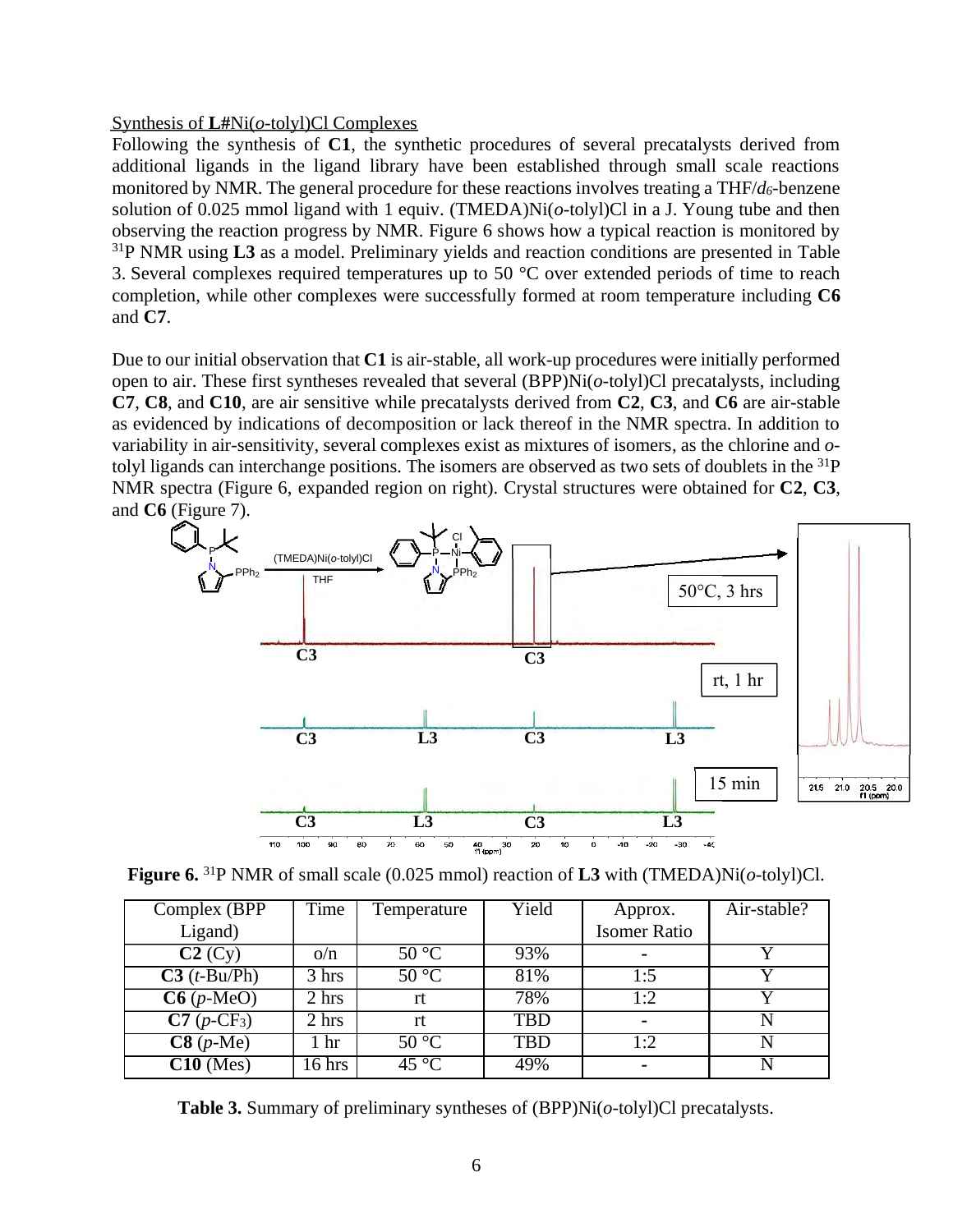

**Figure 7.** Crystal structures of air-stable precatalysts **C2**, **C3**, and **C6**. Ellipsoids are shown at 50% probability. Hydrogens and solvent molecules are excluded for clarity.

#### Computational Studies with **L#**NiCl<sup>2</sup> and **L#**Ni(CO)<sup>2</sup> Complexes

To determine how ligand properties impact catalytic performance, it was important to first have a means to quantitatively compare the relative steric and electronic properties of the BPP derivatives. In thinking about how phosphine ligands have been compared historically, Tolman's parameters are classically cited.<sup>29</sup> Tolman compared the properties of monodentate phosphine ligands through the synthesis of tricarbonyl nickel complexes coordinated with a large variety of monodentate phosphines. Tolman then plotted each complex with respect to its carbonyl stretching frequency (the electronic parameter) on the y-axis and its cone angle (the steric parameter) on the x-axis to generate Tolman's parameters.

Inspired by Tolman's parameters, we turned to Density Functional Theory (DFT) to create a similar comparison. Using Gaussian 16 and the B3LYP<sup>30,31</sup>/ccpvtz<sup>32,33</sup> level of theory, optimization and frequency calculations were performed with modeled nickel dichloride and nickel dicarbonyl complexes derived from **L1**-**L10** (**L#**NiCl2, **L#**Ni(CO)2). Using carbonyl stretching frequency as the electronic parameter and percent buried volume as the steric parameter, we were able to compare each ligand in our ligand library as shown (Figure 8). These data serve as an important reference to quantitatively correlate ligand properties with percent yield in catalysis for each crosscoupling reaction that we study.



**Figure 8.** Results of computed steric and electronic measurements with carbonyl stretching frequency on the y-axis and percent buried volume on the x-axis.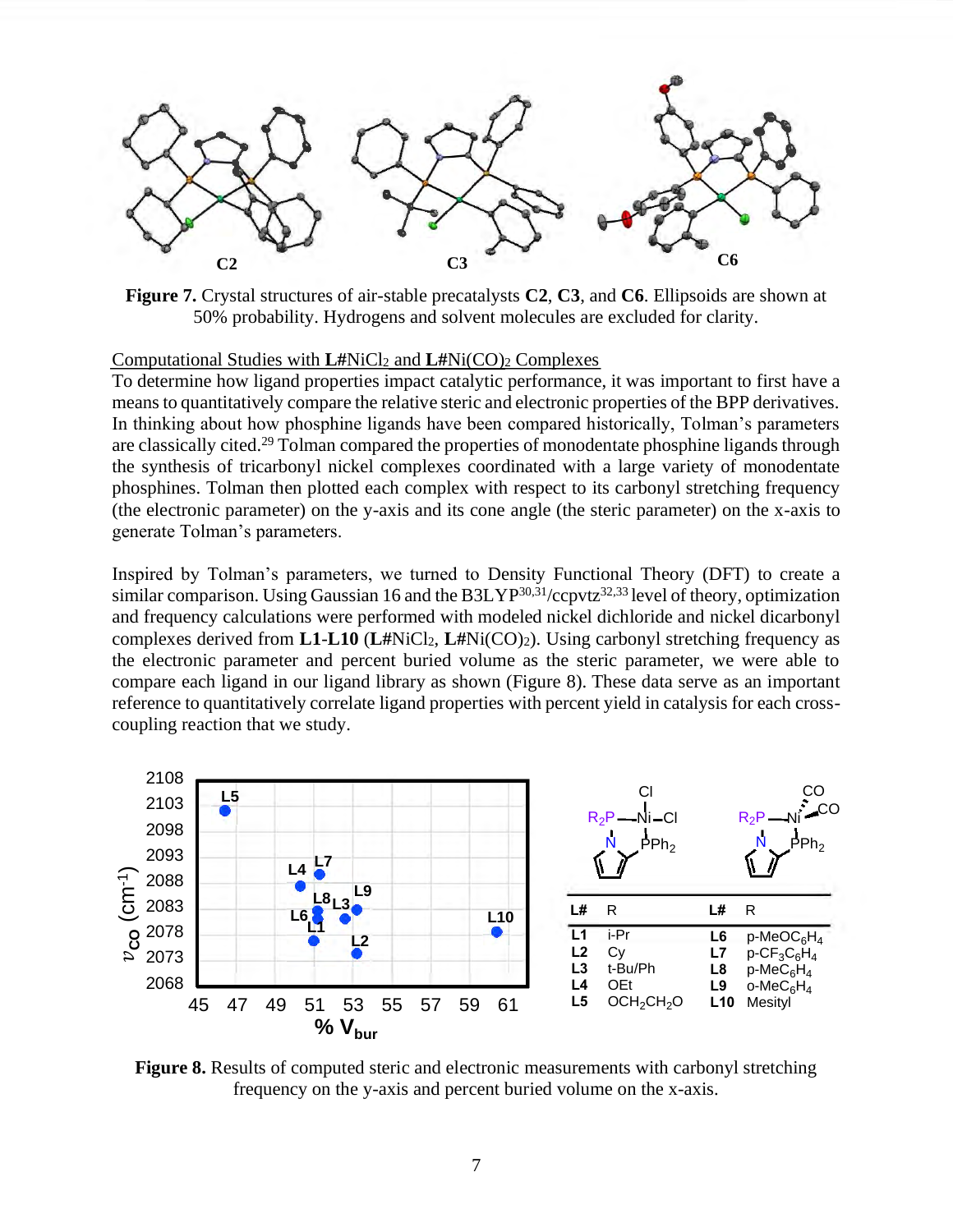#### Preliminary Reactivity Studies

In this ongoing study, the catalytic performance of precatalysts derived from BPP derivatives in BHA coupling of furfurylamine and 4-chlorobenzonitrile have been studied, with our results summarized in Table 4.

| HN<br>$(L#)Ni(o-tolyI)Cl$ (5 mol %)<br>NaOt-Bu (2.0 equiv.)<br>$+$ H <sub>2</sub> N<br>toluene, 16 h, 25°C<br><b>CN</b><br>СN |                           |                                    |                |  |
|-------------------------------------------------------------------------------------------------------------------------------|---------------------------|------------------------------------|----------------|--|
| $C#$ (BPP Ligand)                                                                                                             | <b>Yield</b> <sup>a</sup> | $\%$ V <sub>bur</sub> <sup>b</sup> | N              |  |
| $C1^{28}$ (i-Pr)                                                                                                              | 71                        | 51.0                               | 3              |  |
| C2(Cy)                                                                                                                        | 92                        | 53.2                               | $\overline{2}$ |  |
| $C3$ (tBu/Ph)                                                                                                                 | 91                        | 52.6                               | 2              |  |
| $C10$ (Mes)                                                                                                                   | 93                        | 60.3                               |                |  |

**Table 4.** Results of preliminary reactivity studies. <sup>a</sup> Determined by NMR. <sup>b</sup> From DFT. N = number of runs. Determined yield is the average value obtained from N runs.

From these initial studies, it appears that increasing the steric bulk of the ancillary phosphine generally increases catalytic performance. We observed a 21% increase in yield from **C1** to **C2** which was accompanied by a 2.2% increase in percent buried volume. No significant increase in catalytic performance was observed from **C2**/**C3** to **C10**. These results agree with the Stradiotto group's finding that electron-poor and bulky ligands aid to promote nickel-catalyzed aryl-N reductive elimination.<sup>15-18</sup> In future studies, we hope to further analyze the impact of ancillary ligand electronic properties on catalytic yield with the *p*-substituted BPP nickel precatalysts.

## **Conclusions**

We report the synthesis and study of a diverse library of ten bidentate bis(phosphino)pyrrole ligands. The use of affordable starting materials, the avoidance of C–P palladium cross coupling, and the modular synthetic route utilized for the generation of the ligand library are all advantages of this synthesis over the syntheses of several well established bisphosphines. Through a comparative study, we were able to gather sufficient evidence supporting the electron-deficient nature of BPP ligands relative to their phenylene analogs. This property could potentially aid in promoting rate-limiting reductive elimination in nickel-catalyzed BHA. These ligands can promote a challenging C–N cross-coupling reaction between furfurylamine and 4 chlorobenzonitrile, and our preliminary reactivity studies suggest that increasing steric bulk improves catalytic performance. Finally, through DFT studies, we have developed a model based on Tolman's parameters that compares the steric and electronic properties of BPP ligands through the calculation of percent buried volume and carbonyl stretching frequency of (BPP)NiCl<sup>2</sup> and (BPP)Ni(CO)<sup>2</sup> complexes, respectively. Future studies aim to examine the impact of electronic properties on catalysis through the utilization of the *p*-substituted BPP ligands, in addition to increasing the scope of substrates used in catalytic studies.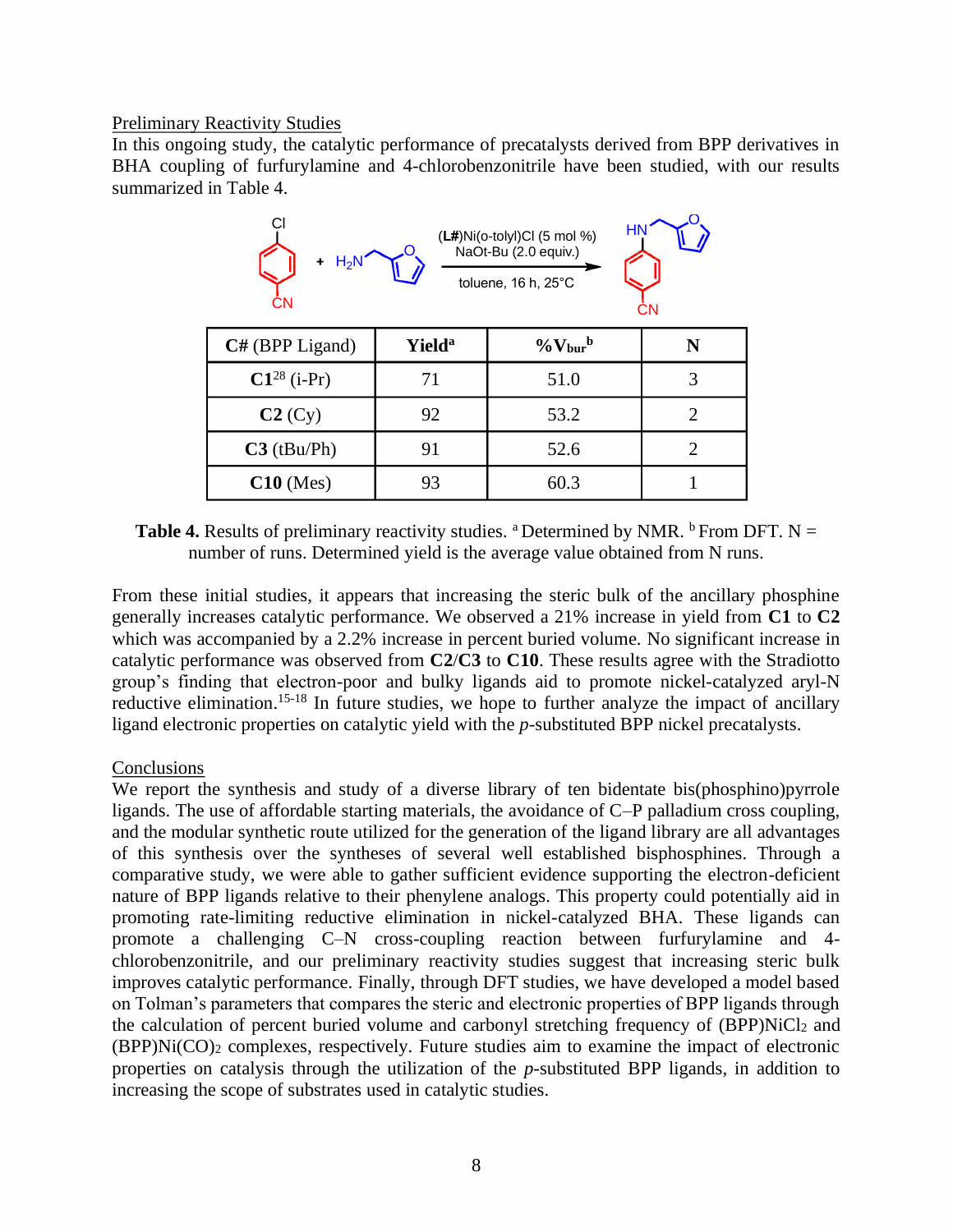# **Experimental**

**General Considerations.** All reactions were carried out in a nitrogen-filled MBraun LABstar Pro glovebox unless otherwise stated. All glassware was oven-dried overnight at greater than 110 °C and cooled under vacuum prior to use. Anhydrous hexane, pentane, and dichloroethane (DCE) were purchased from Aldrich and stored over 3 Å molecular sieves prior to use. All other solvents were collected from a Glass Contour Solvent Purification System, degassed, and stored over 3 Å molecular sieves in a glovebox. Dichloromethane- $d_2$  (CD<sub>2</sub>Cl<sub>2</sub>) was purchased from Cambridge Isotope Laboratories and stored over 3 Å molecular sieves. Lithium 2- (diphenylphosphino)pyrrolide<sup>19</sup> and 1-(diphenylphosphino)-2-(diisopropylphosphino)benzene<sup>20</sup> were prepared according to literature procedures. Tetrabutylammonium hexafluorophosphate ([*n*- $Bu<sub>4</sub>N$ [ $PF<sub>6</sub>$ ]) for electrochemical studies was recrystallized three times from ethanol. Filtrations were performed using PTFE syringe filters with 0.45 μm pores. The chlorophosphines *i*-Pr2PCl (Fisher or Sigma Aldrich), (*o*-tolyl)2PCl (Strem), (EtO)2PCl (Fisher), Cy2PCl (Acros), Ph(*t*-Bu)PCl (Strem), (2,4,6-trimethylphenyl)2PCl (Sigma-Aldrich), (*p*-CF3C6H4)2PCl (Alfa Aesar), (*p*-CH3C6H4)2PCl (Alfa Aesar), (C2H4O2)PCl (Fisher), (MeOC6H4)2PCl, *t*-Bu2PCl (Alfa Aesar), and Ph<sub>2</sub>PCl (Aldrich) were used as received from their respective vendors. The transition metal complexes (DME)NiCl2, (TMEDA)Ni(*o*-tolyl)Cl, and (Ph3P)2Ni(CO)2 were used as received from Strem Chemicals. For catalytic studies, furfurylamine (Fisher) was distilled from CaH<sub>2</sub> and stored over 3 Å molecular sieves, and 4-chlorobenzonitrile (Oakwood) and ferrocene (99%, Strem) were used as received.

Spectroscopy. <sup>1</sup>H, <sup>13</sup>C{<sup>1</sup>H}, <sup>19</sup>F{<sup>1</sup>H}, and <sup>31</sup>P{<sup>1</sup>H} spectra were collected on Bruker AV-300, AV-400, and AV-500 NMR spectrometers at ambient temperature. <sup>1</sup>H NMR chemical shifts (d) are reported in parts per million (ppm) relative to the solvent (5.32 ppm for CDHCl<sub>2</sub>). <sup>13</sup>C NMR spectra were referenced relative to the solvent signal (53.84 ppm for  $CD_2Cl_2$ ). <sup>31</sup>P{H} and <sup>19</sup>F{H} were referenced using the absolute reference function of the Mnova 9.0.1 NMR software package. Infrared spectra were recorded on a Nicolet iS10 FT-IR spectrometer. UV-vis data were acquired using a Cary 60 UV-vis spectrophotometer.

**X-ray Crystallography.** X-ray crystallographic data were collected on a Rigaku Oxford Diffraction Supernova diffractometer. Crystal samples were handled under immersion oil and quickly transferred to a cold nitrogen stream.

**Electrochemistry.** Electrochemical experiments were performed inside a glovebox in tetrahydrofuran (THF) with 0.1 M  $[n-Bu_4N][PF_6]$  and 1 mM analyte. A CH Instruments 660E potentiostat was used with a 3 mm glassy carbon working electrode and a platinum wire auxiliary electrode. The silver wire reference electrode was referenced to the ferrocene-ferrocenium couple.

**Elemental Analysis.** Elemental analyses were performed by Midwest Microlab, LLC.

**For Ligand Library Synthesis, See Reference 28.**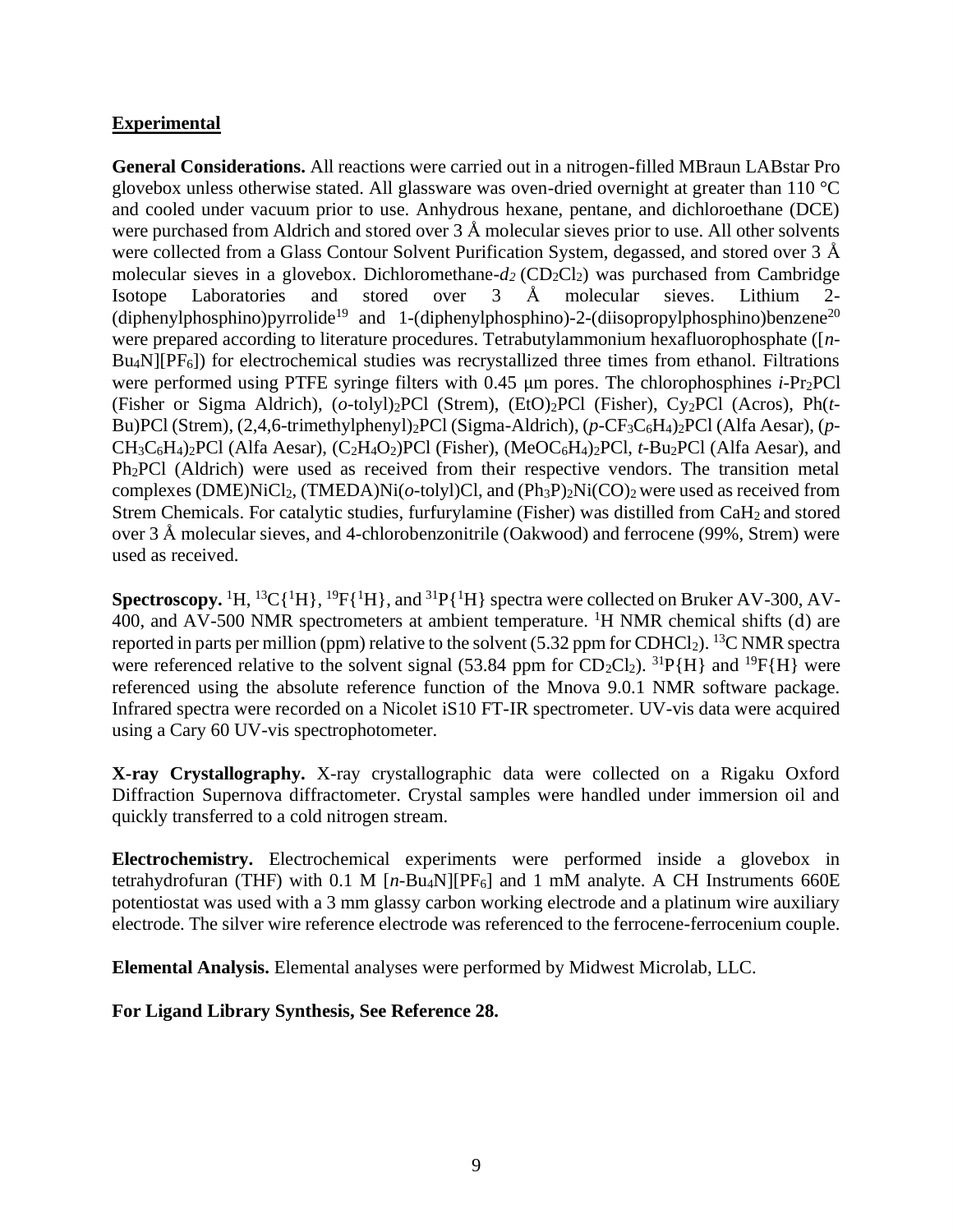#### **Syntheses of Complexes for Comparative Studies**

 $(L1)$ NiCl<sub>2</sub>**.** NiCl<sub>2</sub>(DME) (22.0 mg, 0.100 mmol, 1.0 equiv.) was suspended in DCM (1 mL). Ligand **L1** (36.7 mg, 0.100 mmol, 1.0 equiv.) was added dropwise to the suspension using additional DCM (3 mL). The reaction mixture was stirred for 1 h, during which time it became a yellow and homogeneous solution. The reaction mixture was filtered *via* syringe filter and concentrated to an orange solid. The solid was washed with pentane to yield the desired product as an orange, analytically pure solid (46.6 mg, 0.094 mmol, 94% yield). X-ray quality crystals of (L1)NiCl<sub>2</sub> were grown from a saturated toluene solution at -35 °C. *Note*: This compound is airstable. **<sup>1</sup>H NMR** (500 MHz, CD<sub>2</sub>Cl<sub>2</sub>): d 7.89 – 7.74 (m, 4H, C<sub>6</sub>*H*<sub>5</sub>), 7.60 – 7.51 (m, 2H, C<sub>6</sub>*H*<sub>5</sub>), 7.49 – 7.42 (m, 4H, C6*H*5), 7.09 – 7.05 (m, 1H, pyrrole), 6.79 – 6.75 (m, 1H, pyrrole), 6.48 – 6.43 (m, 1H, pyrrole), 2.90 – 2.78 (m, 2H, C*H*(CH3)2), 1.52 (dd, *J* = 18.4, 7.1 Hz, 6H, C*H*3), 1.37 (dd, *J* = 16.7, 7.1 Hz, 6H, C*H*3). **<sup>13</sup>C NMR** (126 MHz, CD2Cl2): d 134.3 (d, *J* = 10.6 Hz), 132.1 (d, *J* = 2.9 Hz), 130.3, 129.8, 129.1 (d, *J* = 11.9 Hz), 126.1 (dd, *J* = 9.3, 4.1 Hz), 122.0 (dd, *J* = 6.7, 1.9 Hz), 118.6 (dd, *J* = 9.3, 3.8 Hz), 30.0 (d, *J* = 26.9 Hz), 19.1 (d, *J* = 2.4 Hz), 18.1 (d, *J* = 2.4 Hz). **31P NMR** (202 MHz, CD<sub>2</sub>Cl<sub>2</sub>): d 128.0 (d,  $J = 79.9$  Hz), 18.8 (d,  $J = 79.7$  Hz); **IR** (ATR, cm<sup>-1</sup>): 2970, 2925, 1438, 1225, 1172, 1103, 747, 689, 653, 588, 535; **EA**: Anal. Calcd. for C22H27Cl2NNiP2: C, 53.17; H, 5.48; N, 2.82. Found: C, 53.04; H, 5.54; N, 2.59. **UV-vis** (CHCl3):  $l_{\text{max}} = 456 \text{ nm}, \text{ e}_{456} = 1.50 \times 10^3 \text{ M}^{-1} \text{cm}^{-1}.$ 

 $(L1)$ Ni $(CO)$ <sub>2</sub>**.**  $(Ph_3P)$ <sub>2</sub>Ni $(CO)$ <sub>2</sub> $(38.4 \text{ mg}, 0.060 \text{ mmol}, 1.0 \text{ equiv.})$  was dissolved in THF (3 mL). Ligand **L1** (26.5 mg, 0.072 mmol, 1.2 equiv.) was added using additional THF (6 mL). The reaction mixture was stirred at 23 °C for 24 h, during which time it became a yellow and homogeneous solution. The reaction mixture was concentrated in the glovebox and was recrystallized from pentane at -35 °C overnight. The first crystallization yielded crystals of  $(Ph_3P)_2Ni(CO)_2$  starting material. The reaction mixture was then pipetted into a second scintillation vial and placed in a freezer at -35 °C overnight. This second crystallization yielded the final product as colorless, spectroscopically pure crystals (11.0 mg, 0.023 mmol, 38% yield). *Note*: This compound is air-sensitive. **<sup>1</sup>H NMR** (500 MHz, CD<sub>2</sub>Cl<sub>2</sub>):  $\delta$  7.56 – 7.45 (m, 4H, C<sub>6</sub>*H*<sub>5</sub>), 7.38 – 7.32 (m, 6H, C6*H*5), 7.10 – 7.04 (m, 1H, pyrrole), 6.66 – 6.59 (m, 1H, pyrrole), 6.42 – 6.34 (m, 1H, pyrrole), 2.46 (dhept, *J* = 8.5, 6.9 Hz, 2H, C*H*(CH3)2), 1.14 (dd, *J* = 18.5, 6.9 Hz, 6H, C*H*3), 0.80  $(dd, J = 14.7, 6.9 \text{ Hz}, 6H, CH_3)$ . <sup>13</sup>**C NMR** (126 MHz, CD<sub>2</sub>Cl<sub>2</sub>)  $\delta$  201.7 (dd,  $J = 7.2, 2.3 \text{ Hz}$ ), 138.0  $(dd, J = 36.2, 5.0 Hz$ , 137.2 (dd,  $J = 61.7, 31.2 Hz$ ), 132.5 (d,  $J = 14.8 Hz$ ), 129.6 (d,  $J = 1.8 Hz$ ), 128.8 (d, *J* = 9.7 Hz), 124.8 (dd, *J* = 7.4, 5.0 Hz), 118.1 (d, *J* = 4.9 Hz), 116.9 (d, *J* = 7.0 Hz), 30.3 (dd,  $J = 13.4$ , 3.9 Hz), 18.6 (d,  $J = 13.7$  Hz), 17.9 (d,  $J = 2.8$  Hz). <sup>31</sup>**P** NMR (202 MHz, CD<sub>2</sub>Cl<sub>2</sub>): δ 127.12 (d, *J* = 6.1 Hz), 17.65 (d, *J* = 6.1 Hz). **IR** (ATR, cm-1 ): 3062, 1996 (C=O), 1934 (C=O), 1477, 1434, 742, 695; **EA**: Anal. Calcd. for C24H27NNiO2P2: C, 59.79; H, 5.64; N, 2.91. Found: C, 58.23; H, 5.55; N, 2.77. Analytically pure material was not acquired despite multiple attempts.

 $(L11)$ NiCl<sub>2</sub>. NiCl<sub>2</sub>(DME) (22.0 mg, 0.100 mmol, 1.0 equiv.) was suspended in DCM (1 mL). Ligand **L11** (37.8 mg, 0.100 mmol, 1.0 equiv.) was transferred to the suspension using additional DCM (3 mL). The reaction mixture was stirred at 23  $^{\circ}$ C until homogenous (approx. 5 h), during which time the solution became orange. The reaction mixture was filtered *via* syringe filter and concentrated to an orange solid, which was then washed with pentane (approx. 3 mL). The desired product was isolated as orange analytically pure crystals (44.4 mg, 0.087 mmol, 87% yield) by diffusion of pentane to a DCE solution of  $(L11)$ NiCl<sub>2</sub>. X-ray quality crystals were grown in the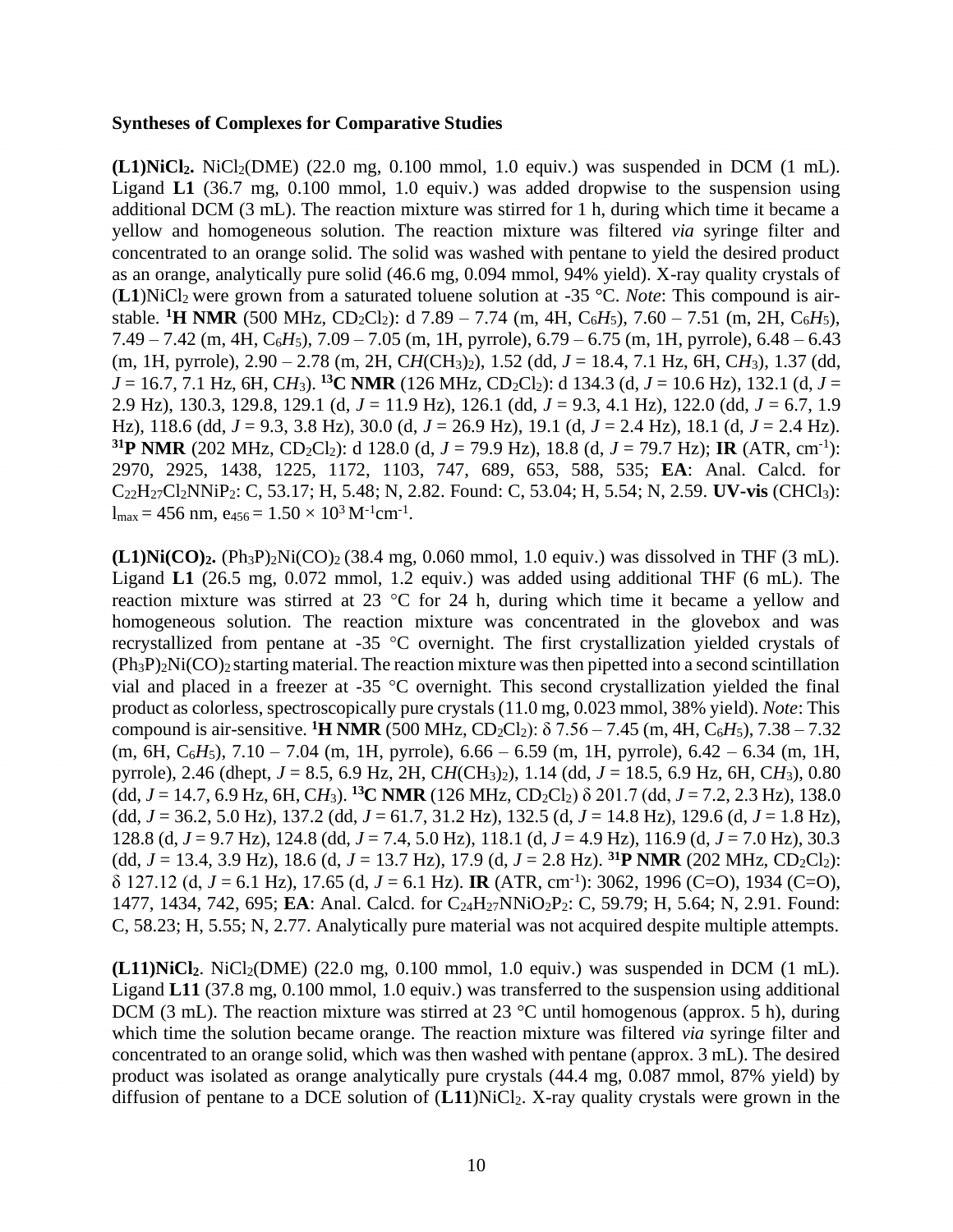same manner. *Note*: This compound is air-stable. **<sup>1</sup>H NMR** (500 MHz, CD<sub>2</sub>Cl<sub>2</sub>): d 7.84 – 7.77 (m, 4H), 7.75 – 7.70 (m, 1H), 7.68 – 7.62 (m, 1H), 7.62 – 7.51 (m, 3H), 7.49 – 7.39 (m, 5H), 2.90 – 2.76 (m, 2H), 1.51 (dd, *J* = 17.5, 7.0 Hz, 1H), 1.34 (dd, *J* = 16.0, 7.1 Hz, 1H). **<sup>13</sup>C NMR** (126 MHz, CD2Cl2): d 143.9 (dd, *J* = 52.7, 31.7 Hz), 138.7 (dd, *J* = 40.2, 37.5 Hz), 134.4 (d, *J* = 10.1 Hz), 133.8 (dd, *J* = 13.8, 1.8 Hz), 133.4 (dd, *J* = 6.3, 2.1 Hz), 132.9 (dd, *J* = 5.3, 2.2 Hz), 132.28 – 131.81 (m), 130.32 (d, *J* = 55.5 Hz), 129.2 (d, *J* = 11.2 Hz), 28.0 (d, *J* = 27.0 Hz), 19.8 (d, *J* = 2.2 Hz), 18.8 (d,  $J = 2.1$  Hz); <sup>31</sup>**P** NMR (202 MHz, CD<sub>2</sub>Cl<sub>2</sub>): d 84.4 (d,  $J = 71.0$  Hz), 55.2 (d,  $J =$ 70.3 Hz); **IR** (ATR, cm-1 ): 2967, 2923, 2869, 1439, 1249, 1100, 747, 700, 547; **EA**: Anal. Calcd. for C24H28Cl2NiP2: C, 56.74; H, 5.56, N: 0.00. Found: C, 56.35; H, 5.03; N, 0.00. **UV-vis** (CHCl3):  $l_{\text{max}} = 454 \text{ nm}, e_{456} = 1.52 \times 10^3 \text{ M}^{-1} \text{cm}^{-1}.$ 

 $(L11)$ Ni $(CO)$ <sub>2</sub>**.**  $(Ph_3P)$ <sub>2</sub>Ni $(CO)$ <sub>2</sub> (38.4 mg, 0.060 mmol, 1.0 equiv.) was dissolved in THF (3 mL) in a 20-mL scintillation vial. Ligand **L1** (25.0 mg, 0.066 mmol, 1.1 equiv.) was added to the nickel solution using additional THF (6 mL). The reaction mixture was sealed, removed from the glovebox, and heated at 50  $\degree$ C for 22 h, during which time it became a light yellow, homogeneous solution. (*Note*: Elevated temperatures were required to ensure complete consumption of nickel starting material) The reaction mixture was opened to air and concentrated under reduced pressure. The product was isolated as a spectroscopically pure, colorless solid (18.8 mg, 0.064 mmol, 64% yield) following two recrystallizations from pentane at -25 °C. *Note*: This compound is air-stable. <sup>1</sup>**H** NMR (500 MHz, CD<sub>2</sub>Cl<sub>2</sub>): δ 7.74 – 7.69 (m, 1H, phenylene), 7.51 –7.46 (m, 1H, phenylene), 7.44 – 7.30 (m, 12H), 2.41 (dhept, *J* = 9.3, 6.9 Hz, 2H), 1.14 (dd, *J* = 16.9, 6.9 Hz, 6H), 0.76 (dd,  $J = 14.5$ , 6.9 Hz, 6H). <sup>13</sup>**C NMR** (126 MHz, CD<sub>2</sub>Cl<sub>2</sub>):  $\delta$  202.6 (t,  $J = 4.1$  Hz), 146.7 (t,  $J = 39.0$ Hz), 145.4 (dd, *J* = 44.5, 30.0 Hz), 138.4 (dd, *J* = 27.9, 6.2 Hz), 134.2 (d, *J* = 11.6 Hz), 132.6 (d, *J* = 14.3 Hz), 131.1 (d, *J* = 13.5 Hz), 130.3 (t, *J* = 5.2 Hz), 129.4 (d, *J* = 1.7 Hz), 128.8 (d, *J* = 9.1 Hz), 27.7 (dd, *J* = 15.1, 5.5 Hz), 19.9 (d, *J* = 10.8 Hz), 19.0 (d, *J* = 3.7 Hz) (*Note*: One aromatic signal was not observed); <sup>31</sup>**P** NMR (202 MHz, CD<sub>2</sub>Cl<sub>2</sub>):  $\delta$  76.1 (d, *J* = 24.8 Hz), 47.7 (d, *J* = 25.1 Hz); **IR** (ATR, cm-1 ): 2693, 1986 (C=O), 1923 (C=O), 1438, 744, 629; **EA**: Anal. Calcd. for C26H28NiO2P2: C, 63.32; H, 5.72; N, 0.00. Found: C, 62.54; H, 6.01; N, 0.00. Combustion analysis was low in carbon despite multiple attempts.

## **Buried Volume Details for (L1)NiCl2 and (L11)NiCl<sup>2</sup>**

Buried volume (%*V*bur) calculations were performed for both (**L1**)NiCl2 and (**L11**)NiCl2 using the SambVca 2.0 web application9 and the solid state structures of each compound based on the following parameters:

*Atomic radii*: 1.17, *Sphere radius*: 3.5, *Mesh*: 0.10, *H Atoms*: included

Nickel and chloride atoms were omitted for each calculation.

## **Synthesis of L1 Precatalyst, C1**

**(L1)Ni(***o***-tolyl)Cl.** A 20-mL scintillation vial was charged with **L1** (38.6 mg, 0.105 mmol, 1.05 equiv.), (TMEDA)Ni(*o*-tolyl)Cl (30.1 mg, 0.100 mmol, 1.0 equiv), and THF (4 mL). The vial was sealed, removed from the glovebox, and heated at 50 °C for 3 h. The orange, homogeneous reaction mixture was opened to air and concentrated by rotary evaporation. The resulting orange foam was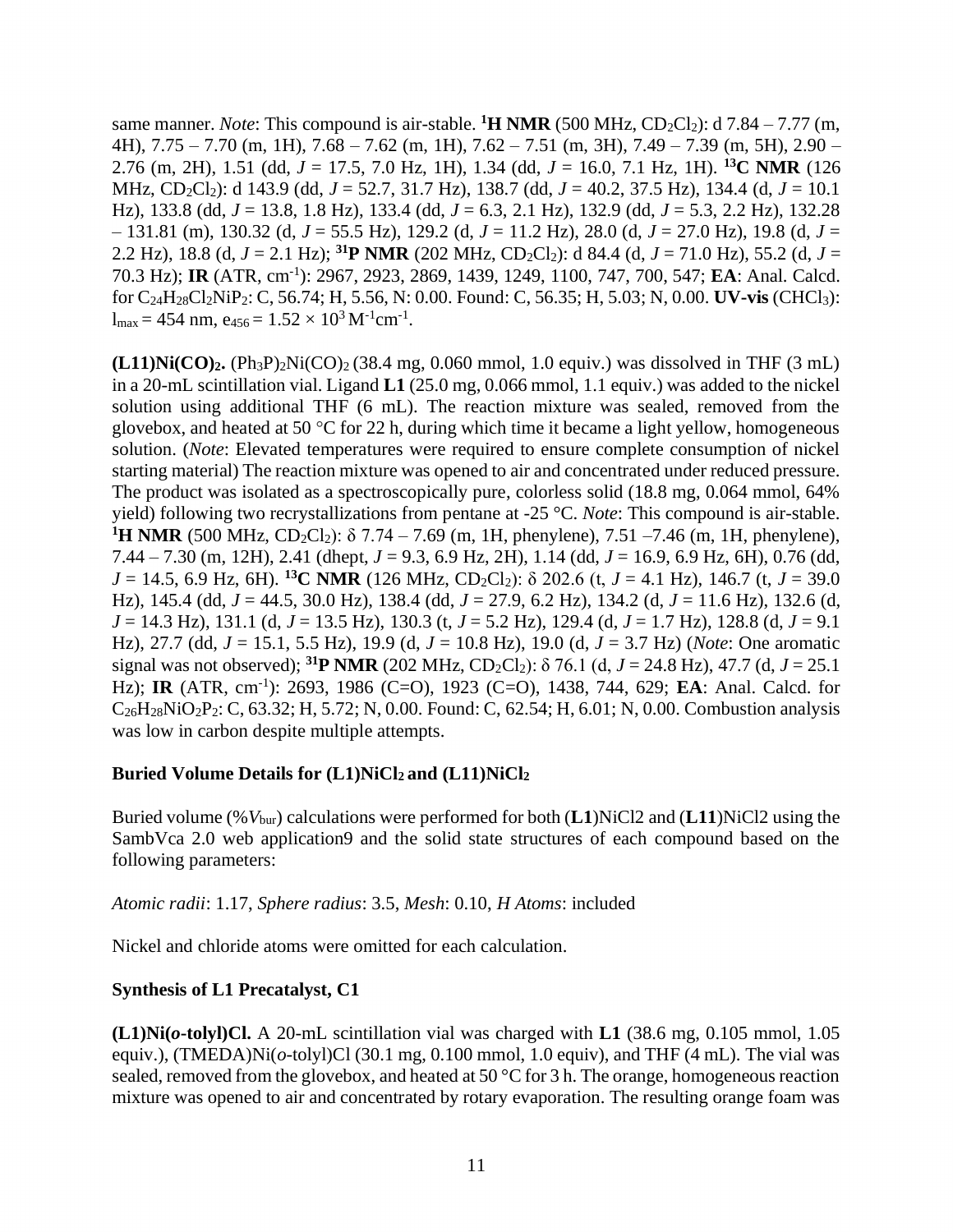dissolved in DCM, filtered, and concentrated to approximately ~0.5 mL. To the solution was added pentane (~15 mL), which immediately resulted in a turbid solution. The solution was stored at -35 °C to induce crystallization. The product was isolated as orange crystals (42.4 mg, 0.077 mmol, 77% yield). X-ray quality crystals were grown from a dilute DCM/pentane solution (~1:15) at -35 <sup>°</sup>C. *Note*: This complex is air-stable. **<sup>1</sup>H NMR** (500 MHz, CD<sub>2</sub>Cl<sub>2</sub>): δ 8.01 – 7.94 (m, 2H), 7.51 – 7.37 (m, 4H), 7.16 – 7.06 (m, 4H), 6.70 – 6.62 (m, 4H), 6.57 – 6.48 (m, 2H), 6.29 – 6.26 (m, 1 H), 2.86 – 2.74 (m, 2H), 2.08 (s, 3H), 1.63 – 1.44 (m, 3H), 1.32 (ddd, *J* = 14.5, 7.0, 2.0 Hz, 6H). **<sup>13</sup>C NMR** (126 MHz, CD2Cl2): δ157.2 (dd, *J* = 91.8, 39.5 Hz), 145.2, 138.2 – 137.5 (m), 137.3 – 137.1 (m), 133.7 (dd, *J* = 95.5, 10.9 Hz), 132.5 (d, *J* = 60.9 Hz), 131.4 (d, *J* = 2.8 Hz), 130.8 (d, *J* = 2.8 Hz), 129.6 – 129.1 (m) 128.7 (dd, *J* = 134.3, 11.1 Hz), 125.7 (dd, *J* = 7.9, 5.3 Hz), 123.3 (d, *J* = 3.2 Hz), 120.4 (d, *J* = 6.2 Hz), 117.4 (dd, *J* = 9.4, 3.1 Hz), 27.7 (dd, *J* = 58.1, 15.6 Hz), 24.6 (d, *J*   $= 2.0$  Hz), 18.6 (dd,  $J = 36.1$ , 5.7 Hz), 18.1 (d,  $J = 22.5$  Hz). <sup>31</sup>**P** NMR (202 MHz, CD<sub>2</sub>Cl<sub>2</sub>):  $\delta$ 111.7 (d, *J* = 34.4 Hz), 21.9 (d, *J* = 33.7 Hz). **IR** (ATR, cm-1 ): 3056, 2960, 1571, 1436, 1217, 1177, 1100, 1057, 1026, 959, 882, 740, 694, 574. **EA**: Anal. Calcd. for C29H34ClNNiP2: C, 63.03; H, 6.20; N, 2.53. Found: C, 62.92; H, 6.31; N, 2.62.

## **Catalytic Studies**

A 20-mL scintillation vial was charged with 4-chlorobenzonitrile (34.4 mg, 0.250 mmol, 1.0 equiv.), furfurylamine (25 μL, 0.0282 mmol), (**L#**)Ni(*o*-tolyl)Cl (6.5 mg, 0.012 mmol, 5 mol%), NaO*t*-Bu (48.1 mg, 0.501 mmol, 2.0 equiv.), and toluene (2.5 mL). The vial was sealed, removed from the glovebox, and heated at the reported temperature for 16 h in a temperature-controlled aluminum block. The reaction mixture was filtered through cotton and then a syringe filter, each of which was washed with DCM. A chloroform solution of ferrocene (1.0 mL, 0.0250 M) was added to the filtered reaction mixture. An aliquot of the new solution was concentrated by rotary evaporation and analyzed by <sup>1</sup>H NMR spectroscopy to determine the yield.

## **Acknowledgements**

This work was supported by the Arnold and Mabel Beckman Foundation, the National Science Foundation, the Petroleum Research Fund, and the University of Richmond School of Arts and Sciences. Other contributors include Hilary Fokwa, Sophie Weinberg, and Isaiah Duplessis who aided in the synthesis of the ligand library, and Sadie Taylor who obtained X-ray quality crystals of **C3**. I would also like to thank Dr. Michael Norris (University of Richmond) for assistance with electrochemical studies, Dr. Julie Pollock (University of Richmond) for assistance with UV-Vis, and Dr. Nathan Schley (Vanderbilt University) for performing the X-ray crystallography analysis. Finally, I would like to thank Dr. Miles Johnson whose encouragement and support guided me throughout this project and helped make this work possible.

## **References**

**(1)** Johansson Seechurn, C. C. C.; Kitching, M. O.; Colacot, T. J.; Snieckus, V. Palladium-Catalyzed Cross-Coupling: A Historical Contextual Perspective to the 2010 Nobel Prize. *Angew. Chem. Int. Ed.* **2012**, *51*, 5062–5085.

**(2)** Guram, A. S.; Rennels, R. A.; Buchwald, S. L. A Simple Catalytic Method for the Conversion of Aryl Bromides to Arylamines. *Angew. Chem. Int. Ed. Engl.* **1995**, *34*, 1348–1350.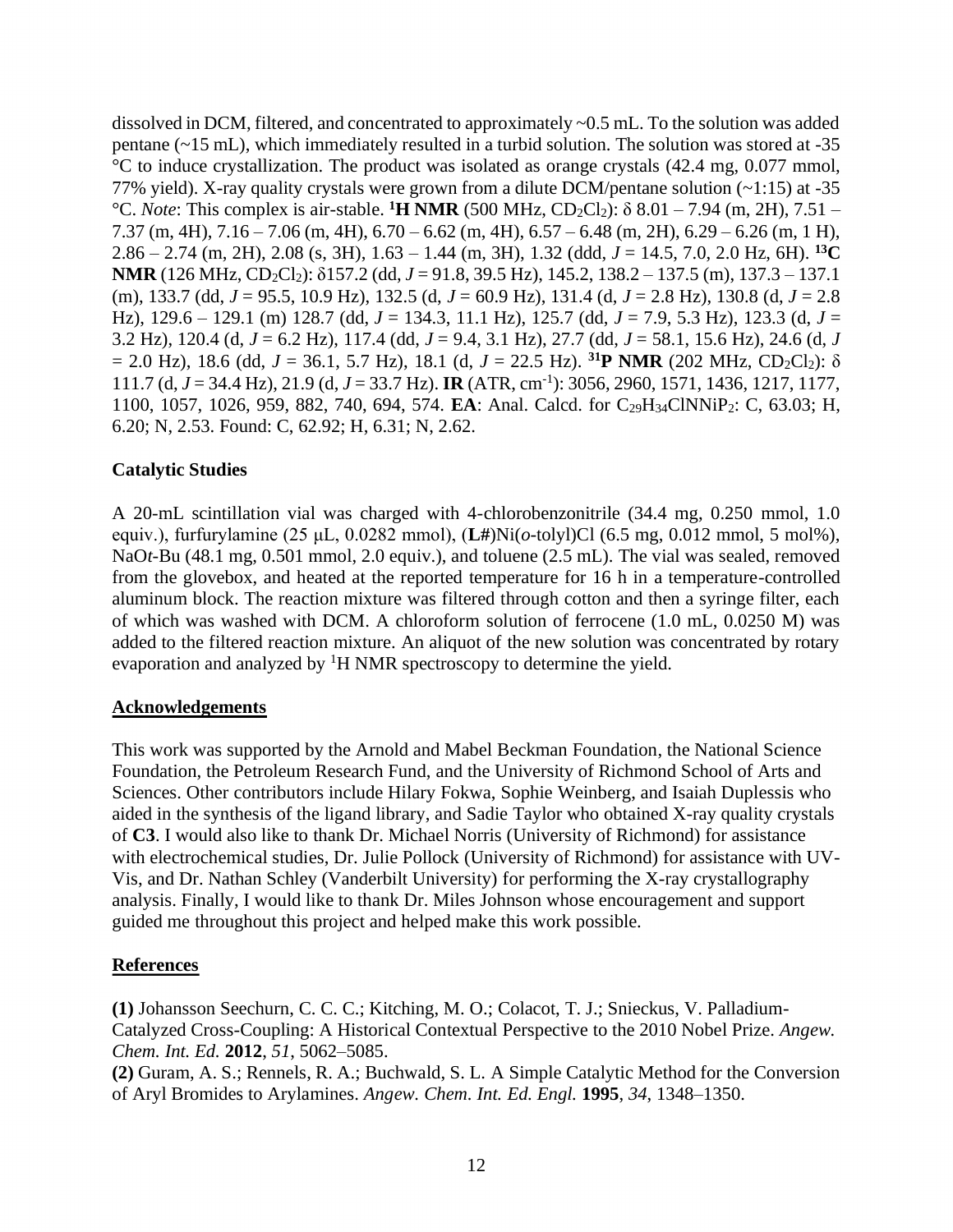**(3)** Louie, J.; Hartwig, J. F. Palladium-catalyzed Synthesis of Arylamines from Aryl Halides. Mechanistic Studies Lead to Coupling in the Absence of Tin Reagents. *Tetrahedron Lett.* **1995**, *36*, 3609–3612.

**(4)** Ruiz-Castillo, P.; Buchwald, S. L. Applications of Palladium-Catalyzed C–N Cross-Coupling Reactions. *Chem. Rev*. **2016**, *116*, 12564–12649.

**(5)** Brown, D. G.; Boström, J. Analysis of Past and Present Synthetic Methodologies on Medicinal Chemistry: Where Have All the New Reactions Gone? *J. Med. Chem.* **2016**, *59*, 4443–4458.

**(6)** Wedepohl, K. H. The Composition of the Continental Crust. *Geochim. Cosmochim. Acta*. **1995**, *59*, 1217–1232.

**(7)** Hayler, J. D.; Leahy, D. K.; Simmons, E. M. A Pharmaceutical Industry Perspective on Sustainable Metal Catalysis. *Organometallics* **2018**, *38*, 36–46.

**(8)** Diccianni, J. B.; Diao, T. Mechanisms of Nickel-Catalyzed Cross-Coupling Reactions. *Trends in Chem.* **2019,** *1*, 830–844.

**(9)** Schwarzer, M. C.; Konno, R.; Takayuki, H.; Ohtsuki, A.; Nakamura, K.; Yasutome, A.; Takahashi, H.; Shimasaki, T.; Tobisu, M.; Chatani, N.; Mori, S. Combined Theoretical and Experimental Studies of Nickel-Catalyzed Cross-Coupling of Methoxyarenes with Arylboronic Esters via C–O Bond Cleavage. *J. Am. Chem. Soc.* **2017**, *139*, 10347–10358.

**(10)** Somerville, R.J.; Hale, L. V. A.; Gómez-Bengoa E.; Burés, J.; Martin, R. Intermediacy of Ni– Ni Species in sp2 C–O Bond Cleavage of Aryl Esters: Relevance in Catalytic C–Si Bond Formation. *J. Am. Chem. Soc.* **2018**, *140*, 8771–8780.

**(11)** Park, N. H.; Teverovskiy, G.; Buchwald, S. L. Development of an Air-Stable Nickel Precatalyst for the Amination of Aryl Chlorides, Sulfamates, Mesylates, and Triflates. *Org. Lett.* **2014**, *16*, 220–223.

**(12)** Ge, S. Z.; Green, R. A; Hartwig, J. F. Controlling First-Row Catalysts: Amination of Aryl and Heteroaryl Chlorides and Bromides with Primary Aliphatic Amines Catalyzed by a BINAP-Ligated Single-Component Ni(0) Complex. *J. Am. Chem. Soc.* **2014**, *136*, 1617–1627.

**(13)** Lavoie, C. M; Stradiotto, M. Bisphosphines: A Prominent Ancillary Ligand Class for Application in Nickel-Catalyzed C–N Cross-Coupling. *ACS Catal.* **2018**, *8*, 7228–7250.

**(14)** Liu, R.Y.; Dennis, J. M.; Buchwald, S. L. The Quest for the Ideal Base: Rational Design of a Nickel Precatalyst Enables Mild, Homogeneous C–N Cross-coupling. *J. Am. Chem. Soc.* **2020**, *142*, 4500–4507.

**(15)** Lavoie, C. M.; MacQueen, P. M.; Rotta-Loria, N. L.; Sawatzky, R. S.; Borzenko, A.; Chisholm, A. J.; Hargreaves, B. K. V.; McDonald, R.; Ferguson, M. J.; Stradiotto, M. Challenging Nickel-Catalysed Amine Arylations Enabled by Tailored Ancillary Ligand Design. *Nat. Commun.*  **2016**, *7*, 1–11.

**(16)** Clark, J. S.; McGuire, R. T.; Lavoie, C. M.; Ferguson, M. J.; Stradiotto, M. Examining the Impact of Heteroaryl Variants of PAd-DalPhos on Nickel-Catalyzed C(sp2)-N Cross-Couplings. *Organometallics* **2019**, *38*, 167–175.

**(17)** Clark, J. S.; Ferguson, M. J.; McDonald, R.; Stradiotto, M. PAd2‐DalPhos Enables the Nickel‐ Catalyzed C−N Cross‐Coupling of Primary Heteroarylamines and (Hetero) aryl Chlorides. *Angew. Chem.* **2019**, *131*, 6457–6461.

**(18)** McGuire, R. T.; Paffile, J. F.; Zhou, Y.; Stradiotto, M. Nickel-catalyzed C–N Cross-coupling of Ammonia, (Hetero) Anilines, and Indoles with Activated (Hetero) Aryl Chlorides Enabled by Ligand Design. *ACS Catal.* **2019**, *9*, 9292–9297.